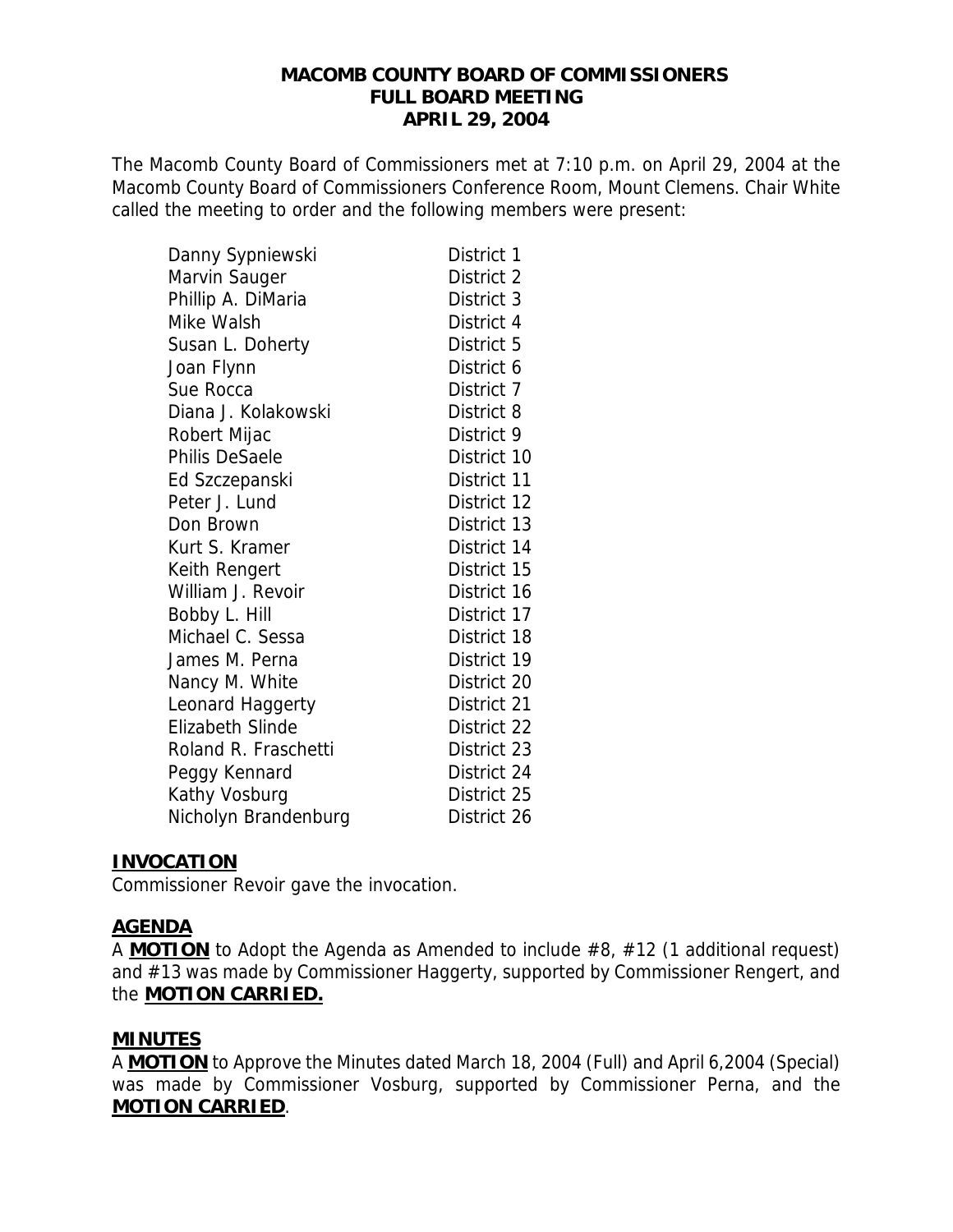# **PRESENTATION**

Commissioner's Slinde and Haggerty presented Firefighter/AEMT Andrews Maldonado a Resolution commending him for being named Firefighter of the Year by the Macomb County Fire Chiefs Association.

#### **MOMENT OF SILENCE**

A Moment of Silence was held in Memory of Carl Jude Skiba, retired Lieutenant from the Macomb County Sheriff Department who died on April 27, 2004.

### **REPORT BY DETROIT MAYOR KWAME KILPATRICK REGARDING WATER ISSUES**

Mayor Kwame Kilpratrick gave a presentation to the board regarding the Detroit water rates. After his presentation the floor was open for a question and answer session between the Board of Commissioners, Mayor Kilpatrick, Victor Mercado, Director of the Detroit Water and Sewerage Department and Bart Foster, Detroit Water and Sewerage Department consultant. Chair White also asked questions put forth by the audience.

### **PUBLIC PARTICIPATION**

### **Jackie Nabat, St. Clair Shores**

Spoke about the Career Fair she is putting on Sunday, May 2, 2004 from 1:30 – 5:30 p.m. at the Clinton-Macomb Public Library. Asked the Board of Commissioners for \$3000 to purchase the software that is needed to help Women in Transition. Spoke regarding the need for day care so these women can go to work.

# **Laura Toy, State Senator, 6th District**

Spoke regarding Detroit Water rates and representation. Should be an open and fair process.

### **Gregory Murray, 62 Rathbone, Mt. Clemens**

- 1) Indicated Ms. Nabat did a great job putting together the job fair.
- 2) The Board of Commissioners needs to get a handle on who is running the Youth Home.
- 3) The employees at the Youth Home need to be properly trained.

### **James Goldwater, Roseville**

Spoke about the violence in the Roseville Public School System. Would like the Roseville School Board meetings to be televised.

A **MOTION TO WAIVE** the reading of the Committee Reports was made by Commissioner Perna, supported by Commissioner Brown. There were **NO** objections. **THE READING OF COMMITTEE REPORTS WAS WAIVED.**

# **COMMITTEE REPORTS: AD HOC COMMITTEE ON ANNUAL REPORT, March 22, 2004**

The clerk read the recommendation from the Ad Hoc Committee on Annual Report and a **MOTION** was made by Chairperson Doherty, support by Vice-Chairperson Flynn, to adopt the committee recommendation.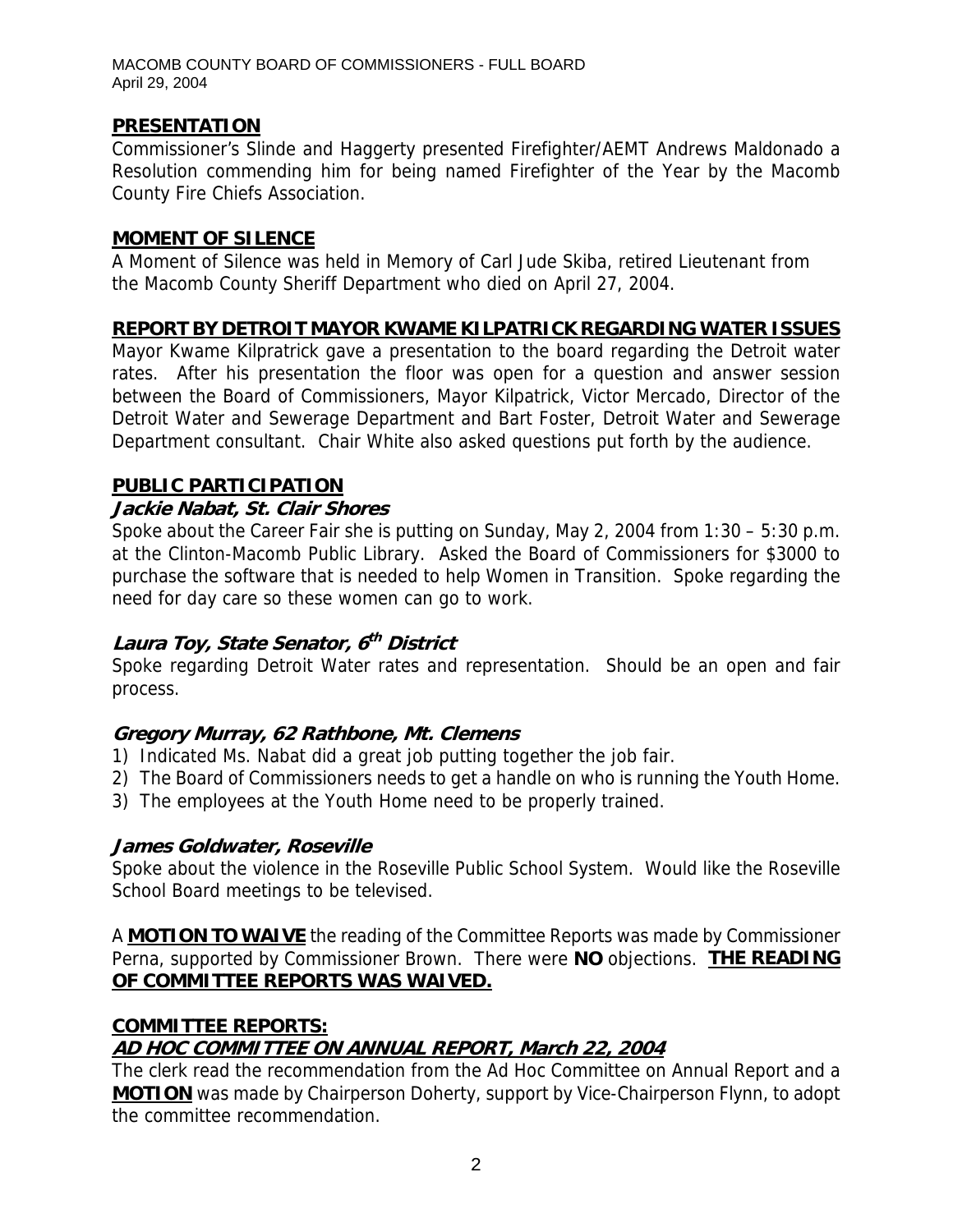1. APPROVE THE "SUNSET PHOTOGRAPHIC THEME" FOR THE COVER OF THE 2004 MACOMB COUNTY BOARD OF COMMISSIONERS ANNUAL REPORT.

# **THE MOTION CARRIED.**

## **COMMUNITY SERVICES COMMITTEE – April 19, 2004**

The Clerk read the recommendations from the Community Services Committee and a **MOTION** was made by Chairperson Kennard, supported by Vice-Chairperson Brandenburg, to adopt the committee recommendations.

Commissioner Brandenburg asked her **NO** vote be recorded from committee on Motion #3. There were **NO** objections.

- 1. AUTHORIZE THE MACOMB COUNTY COMMUNITY SERVICES AGENCY TO SUBMIT THE HEAD START CONTINUATION GRANT APPLICATION FOR 2004-2005.
- 2. AUTHORIZE THE MACOMB COUNTY COMMUNITY SERVICES AGENCY TO SUBMIT THE WEATHERIZATION ASSISTANCE PROGRAM LOCAL SERVICE PLAN FOR PY 04.
- 3. AUTHORIZE THE MACOMB COUNTY COMMUNITY SERVICES AGENCY TO RECEIVE \$24,975 FROM THE FAMILY INDEPENDENCE AGENCY FOR STRATEGIC PLAN IMPLEMENTATION.

### **THE MOTION CARRIED.**

### **SENIOR CITIZENS COMMITTEE – April 19, 2004**

The Clerk read the recommendation from the Senior Citizens Committee and a **MOTION** was made by Chairperson Flynn, supported by Vice-Chairperson Rocca, to adopt the committee recommendation.

1. APPROVE THE EDITED DESCRIPTION OF SERVICES FOR PHARMACARE OPTICAL PROGRAM.

### **THE MOTION CARRIED.**

# **AD HOC COMMITTEE ON ANNUAL REPORT – April 19, 2004**

The Clerk read the recommendation from the Ad Hoc committee on Annual Report and a MOTION was made by Chairperson Doherty, supported by Vice-Chairperson Rocca, to adopt the committee recommendation.

1. APPROVE THE SUGGESTED CHANGES AND/OR CORRECTIONS TO THE 2004 ANNUAL REPORT.

# **THE MOTION CARRIED**.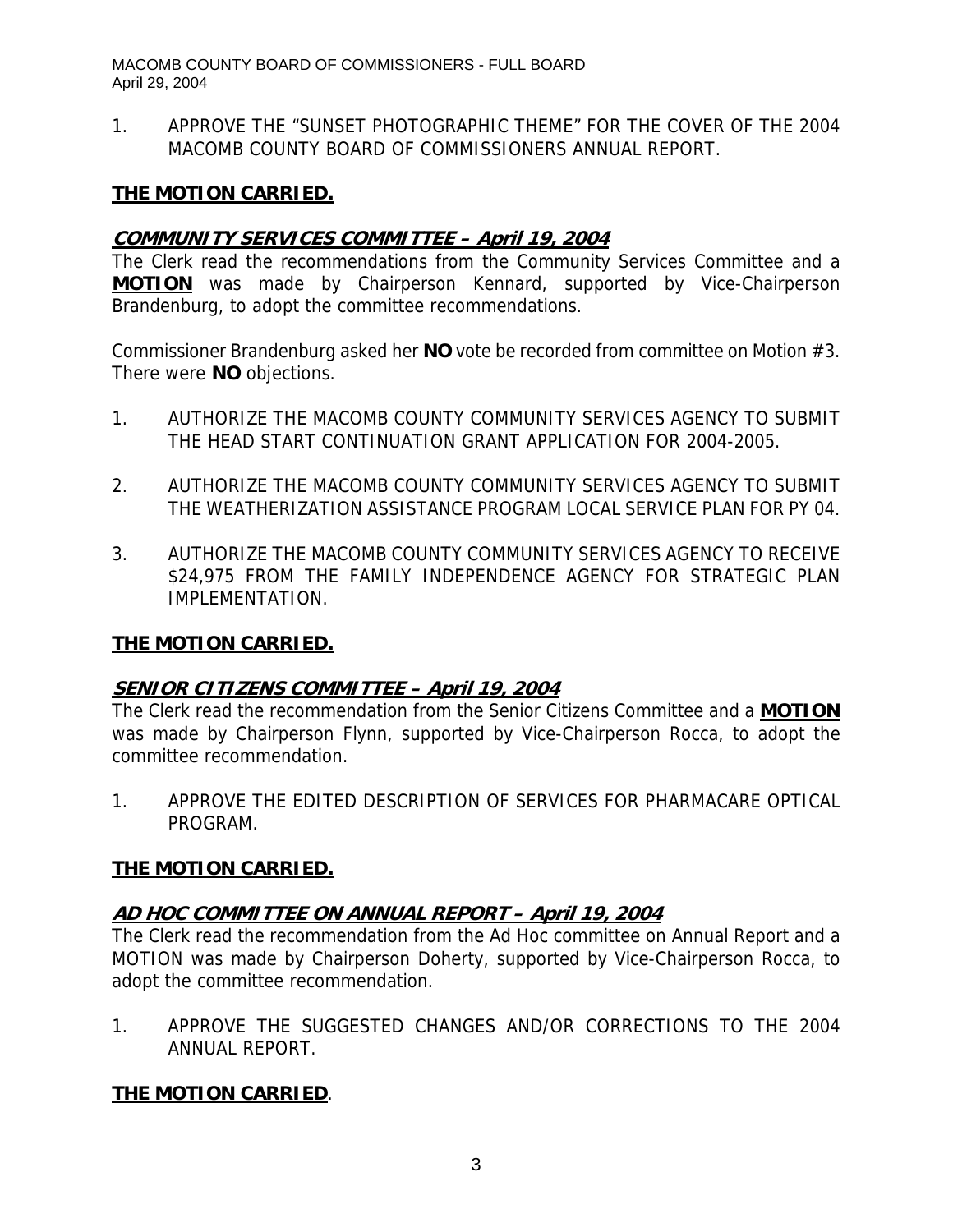## **OPERATIONAL SERVICES COMMITTEE – April 20, 2004**

The Clerk read the recommendations from the Operational Services Committee and a **MOTION** was made by Chairperson Rengert, supported by Vice-Chairperson Sauger, to adopt the committee recommendations.

Commissioner Brandenburg asked to record her **NO** vote on Motion #3 be recorded. There were **NO** objections.

- 1. APPROVE THE REQUEST FROM THE BATH CITY ASSOCIATION FOR USE OF THE PARKING STRUCTURE ON JULY 24 AND 25, 2004; THE BATH CITY ASSOCIATION WILL PROVIDE THE NECESSARY INSURANCE AS REQUIRED BY THE RISK MANAGER.
- 2. AUTHORIZE PAYMENT FOR THE WORK PERFORMED AS FOLLOWS:

| MARTHA T. BERRY<br>RENOVATION            | <b>EDMUND LONDON &amp;</b><br>ASSOCIATES, INC. | \$3,885.13 |
|------------------------------------------|------------------------------------------------|------------|
| MARTHA T. BERRY<br>RENOVATION            | ELLISDON MICHIGAN                              | 232.356.89 |
| MACOMB COUNTY JAIL                       | GILLIS ELECTRIC, INC.                          | 137.642.40 |
| <b>JUVENILE JUSTICE</b><br><b>CENTER</b> | PROJECT CONTROL<br>SYSTEMS, INC.               | 187,299.43 |
| NEW PUBLIC WORKS<br><b>BUILDING</b>      | <b>WAKELY ASSOCIATES</b>                       | 38,500.00  |
| 42 <sup>ND</sup> DISTRICT COURT          | YAMASAKI ASSOCIATES                            | 38,790.16  |

FURTHER, FUNDS ARE AVAILABLE IN THE CAPITAL BUDGET.

- 3. APPROVE CHANGE ORDER NUMBER 5 IN THE AMOUNT OF \$104,653.00 AS RECOMMENDED BY THE ARCHITECT, EDMUND LONDON & ASSOCIATES, INC.: FUNDS ARE AVAILABLE IN THE CONSTRUCTION CONTINGENCY.
- 4. CONCUR WITH THE ASSISTANT PURCHASING MANAGER AND APPROVE THE PURCHASE OF CHAIRS FOR CIRCUIT COURT PROBATION FROM THE LOWEST RESPONSIBLE BIDDER, DALES OFFICE PLUS, IN THE AMOUNT OF \$8,798.60; FUNDS ARE AVAILABLE FROM THE 2004 FURNITURE AND EQUIPMENT BUDGET.
- 5. CONCUR WITH THE FLEET MANAGER AND APPROVE THE PURCHASE OF THREE 2004 GMC SIERRA 1500 PICKUP TRUCKS FOR THE DEPARTMENT OF PUBLIC WORKS TO THE LOWEST RESPONSIBLE BIDDER, RED HOLMAN GMC TRUCK, WESTLAND, MICHIGAN, IN THE AMOUNT OF \$36,684.00; FUNDS ARE AVAILABLE FROM THE 2004 VEHICLE ACCOUNT.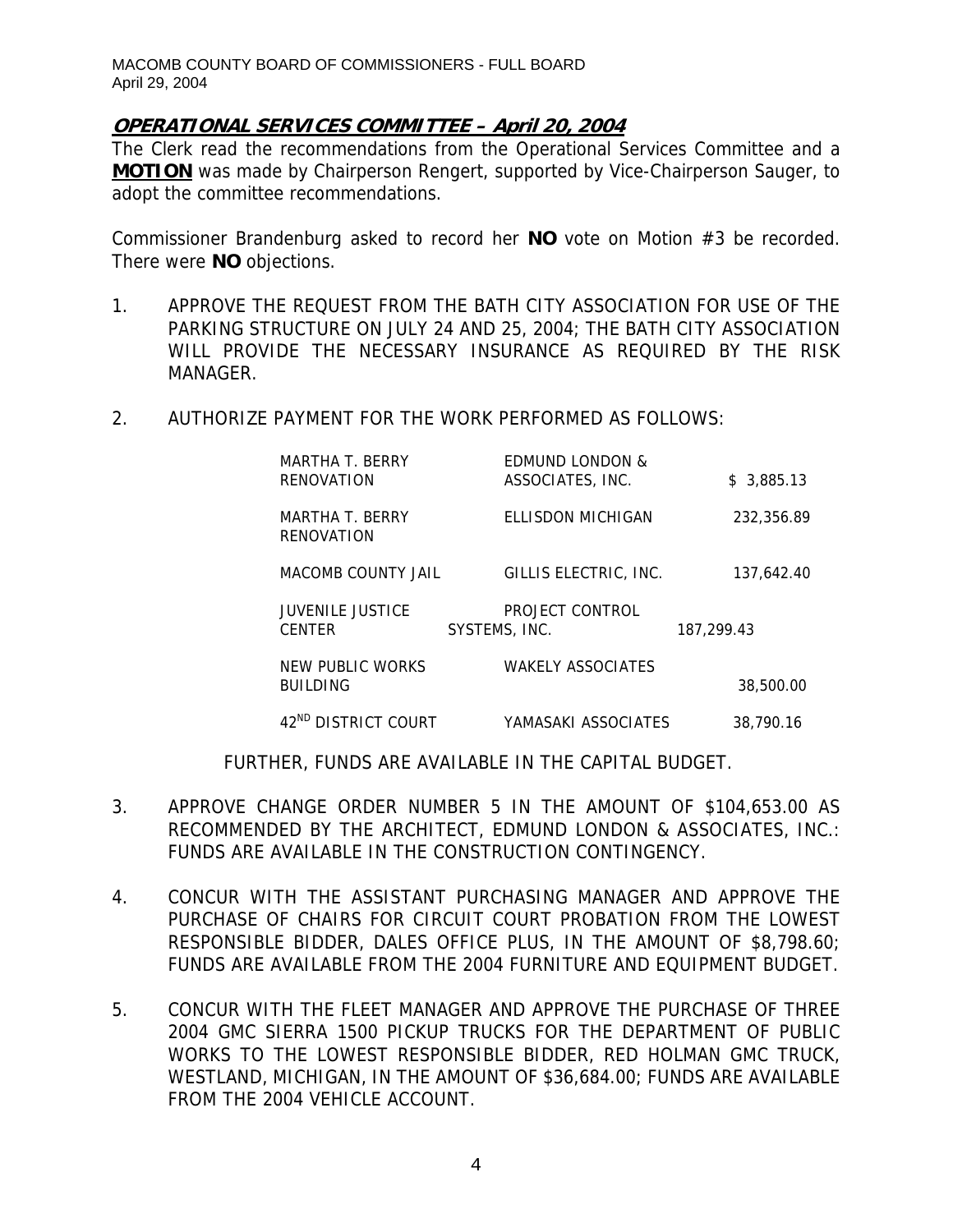- 6. AWARD THE 2004 ROOFING PROJECT TO THE LOW BIDDER, LUTZ ROOFING COMPANY, IN THE AMOUNT OF \$99,695.00; FUNDS ARE AVAILABLE IN THE CAPITAL BUDGET.
- 7. AWARD THE MACOMB COUNTY JAIL CHILLER REPLACEMENT PROJECT TO THE LOW BIDDER, W.J. O'NEIL, IN THE AMOUNT OF \$72,220.00; FUNDS ARE AVAILABLE IN THE CAPITAL BUDGET.

# **THE MOTION CARRIED.**

# **PLANNING & ECONOMIC DEVELOPMENT COMMITTEE – April 20, 2004**

The Clerk read the recommendations from the Planning and Economic Development Committee and a **MOTION** was made by Chairperson Walsh, supported by Vice-Chairperson Brown, to adopt the committee recommendations.

Commissioner Brandenburg asked her **NO** vote be recorded from committee on Motion #3. There were **NO** objections.

- 1. AUTHORIZE THE MACOMB COUNTY DEPARTMENT OF PLANNING AND ECONOMIC DEVELOPMENT TO ENTER INTO A CONTRACT WITH CARLISLE WORTMAN ASSOCIATES FOR THE PREPARATION OF 5 MODEL ENVIRONMENTAL ORDINANCES AT A COST OF \$11,430.00. FUNDING IS AVAILABLE FROM THE COMMUNITY DEVELOPMENT REIMBURSEMENT ACCOUNT.
- 2. AUTHORIZE THE MACOMB COUNTY DEPARTMENT OF PLANNING AND ECONOMIC DEVELOPMENT TO SUBMIT A GRANT APPLICATION FOR \$50,000.00 ON BEHALF OF THE CITY OF MOUNT CLEMENS, CLINTON TOWNSHIP, AND THE HURON-CLINTON METROPOLITAN PARK AUTHORITY UNDER THE MICHIGAN COASTAL MANAGEMENT ZONE PROGRAM.

# **THE MOTION CARRIED.**

# **JUSTICE & PUBLIC SAFETY COMMITTEE – April 21, 2004**

The Clerk read the recommendations from the Justice and Public Safety Committee and a **MOTION** was made by Chairperson DiMaria, supported by Vice-Chairperson Fraschetti, to adopt the committee recommendations.

1. AUTHORIZE MACOMB COUNTY COMMUNITY CORRECTIONS TO APPLY FOR CONTINUATION GRANT FUNDING FROM THE MICHIGAN DEPARTMENT OF CORRECTIONS/OFFICE OF COMMUNITY CORRECTIONS TO MAINTAIN STAFF AND PROGRAM OPERATIONS FOR FY 2005. THE ANNUAL GRANT FROM THE MICHIGAN DEPARTMENT OF CORRECTIONS/OFFICE OF COMMUNITY CORRECTIONS IS ENTIRELY STATE-FUNDED AND REQUIRES NO LOCAL MATCH FUNDS.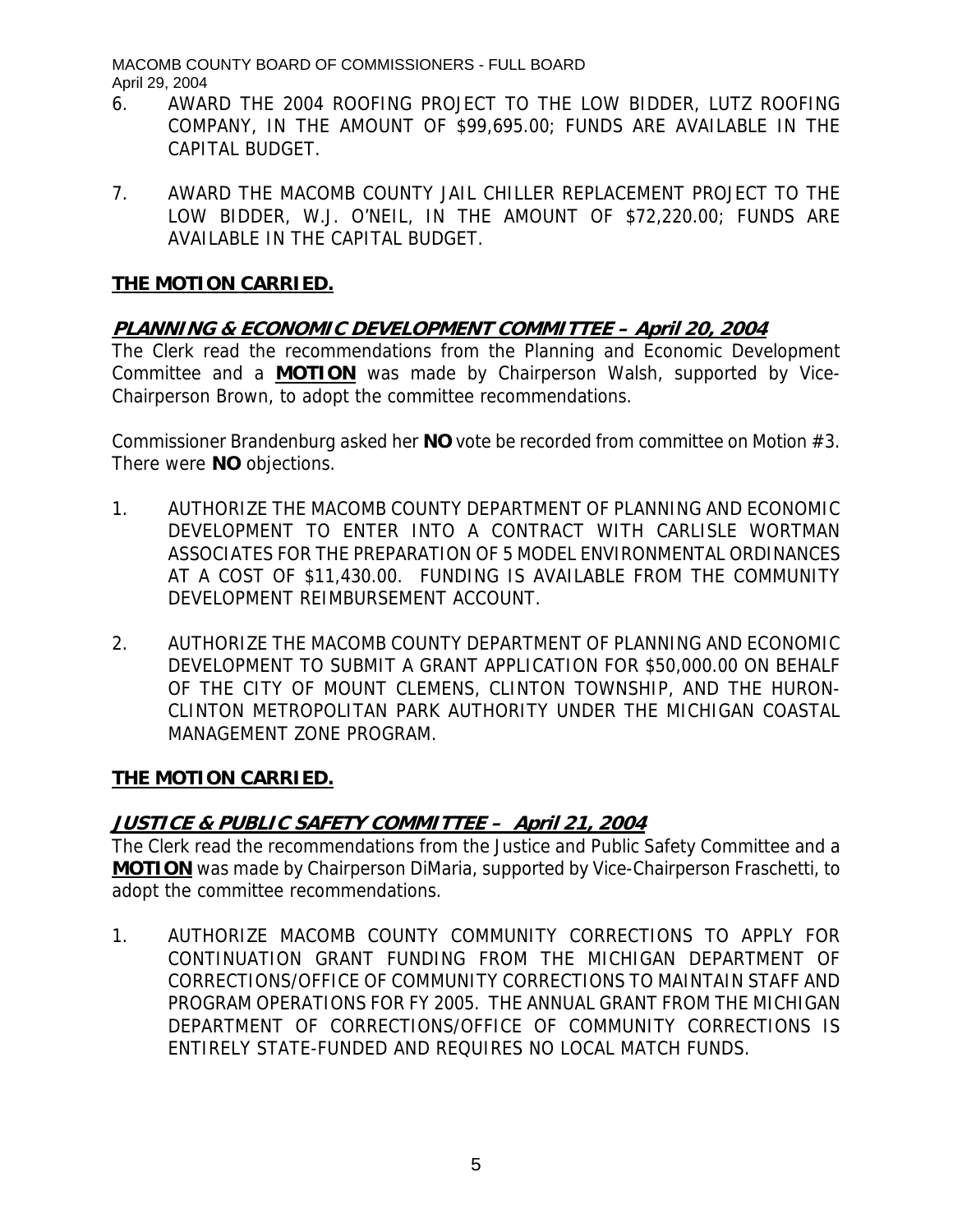- 2. AUTHORIZE THAT MACOMB COUNTY ENTER INTO A COLLECTION AGREEMENT WITH LJ ROSS ASSOCIATES, A PROFESSIONAL DEBT AND CHECK COLLECTION AGENCY, FOR THE PURPOSE OF COLLECTING MONEY FROM FORMER INMATES OF THE MACOMB COUNTY JAIL. LJ ROSS ASSOCIATES WOULD RECEIVE 25% OF THE MONEY COLLECTED AS PAYMENT FOR THEIR SERVICES.
- 3. ACCEPT AND ENTER INTO THE AMENDED 2003 STATE HOMELAND SECURITY GRANT PROGRAM PART II SOLUTION AREA PLANNER (SAP) GRANT AGREEMENT IN THE AMOUNT OF \$58,000.00 FOR THE HIRING OF A SOLUTION AREA PLANNER IN THE OFFICE OF EMERGENCY MANAGEMENT AND COMMUNICATIONS.
- 4. AUTHORIZE THE OFFICE OF EMERGENCY MANAGEMENT TO ENTER INTO A CONTRACTUAL AGREEMENT IN THE AMOUNT OF \$84,970.00 WITH SPALDING DeDECKER ASSOCIATES, INC., UNDER THE FEMA-1346-DR-MI HAZARD MITIGATION GRANT AGREEMENT, FOR THE PURPOSE OF REVIEWING, EVALUATING, AND UPGRADING THE COUNTY HAZARD MITIGATION PLAN FOLLOWING THE GUIDELINES OF THE DISASTER MITIGATION ACT OF 2000.
- 5. ACCEPT THE FEMA-3189-EM PUBLIC ASSISTANCE GRANT AGREEMENT FOR REIMBURSEMENT OF COSTS IN THE AMOUNT OF \$112,701.25 ATTRIBUTED TO THE COUNTY'S RESPONSE TO THE AUGUST 14-17, 2003 BLACK OUT.
- 6. AUTHORIZE THE OFFICE OF EMERGENCY MANAGEMENT AND COMMUNICATIONS TO ACCEPT AND ENTER INTO THE FEMA-1346-DR-MI HAZARD MITIGATION GRANT AGREEMENT IN THE AMOUNT OF \$120,000.00 TO QUALIFY THE COUNTY TO RECEIVE FUNDS TO UPGRADE THE COUNTY'S ALL-HAZARD HAZARD MITIGATION PLAN PER THE FEDERAL GUIDELINES OF THE DISASTER MITIGATION ACT OF 2000.

# **THE MOTION CARRIED.**

# **LEGISLATIVE & ADMINISTRATIVE SERVICES COMMITTEE – April 21, 2004**

The Clerk read the recommendations from the Personnel Committee and a **MOTION** was made by Chairperson Szczepanski, supported by Vice-Chairperson Hill, to adopt the committee recommendations.

- 1. APPROVE THE MACOMB COUNTY REMONUMENTATION PLAN FOR 2004, ACCEPT THE REMONUMENTATION GRANT OF \$261,528.00, AND ACCEPT THE REPORT OF THE COUNTY'S REMONUMENTATION COORDINATOR. THERE IS NO REQUIRED COUNTY MATCH FOR THIS GRANT.
- 2. APPROVE THE FOLLOWING MISCELLANEOUS DEPARTMENT REQUESTS:

ONE STANDARD LAPTOP COMPUTER FOR EMERGENCY MANAGEMENT SERVICES AT A COST NOT TO EXCEED \$2,556.20; FUNDING IS AVAILABLE IN THE CAPITAL IMROVEMENT FUND – MIS EQUIPMENT ACCOUNT;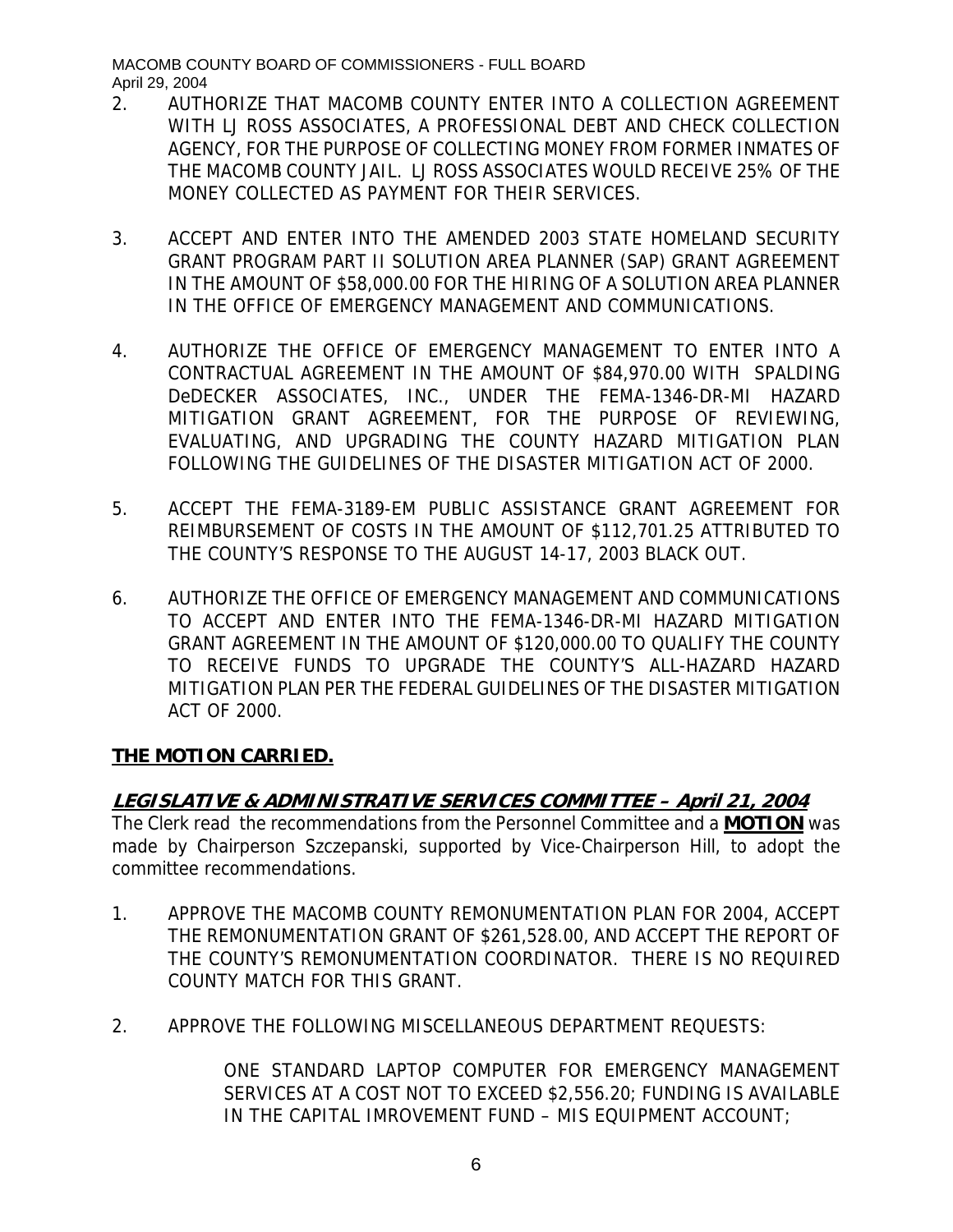ONE STANDARD OFFICE PRINTER FOR HUMAN RESOURCES DEPARTMENT AT A COST NOT TO EXCEED \$1,729.00; FUNDING IS AVAILABLE IN THE CAPITAL IMPROVEMENT FUND – MIS EQUIPMENT ACCOUNT;

TWO STANDARD DESKTOP PERSONAL COMPUTERS, TWO MS OFFICE PROFESSIONAL BUSINESS SOFTWARE LICENSES AND TWO GROUPWISE LICENSES FOR MCCSA AT A COST NOT TO EXCEED \$2,703.60; FUNDING IS AVAILABLE THROUGH MCCSA HEAD START EQUIPMENT ACCOUNT; AND

ONE PRECISION 360 MINITOWER PERSONAL COMPUTER, ONE STANDARD DESKTOP PERSONAL COMPUTER, TWO MICROSOFT OFFICE LICENSES, TWO GROUPWISE SOFTWARE LICENSES, ONE STANDARD INKJET PRINTER, ONE COLOR INKJET PRINTER, ONE NETWORK DROP, AND ONE USB CABLE FOR MSU EXTENSION AT A COST NOT TO EXCEED \$4,705.08; FUNDING IS AVAILABLE IN THE CAPITAL IMPROVEMENT FUND – MIS EQUIPMENT ACCOUNT.

# **THE MOTION CARRIED.**

# **HEALTH SERVICES COMMITTEE – April 22, 2004**

The Clerk read the recommendations from the Health Services Committee and a **MOTION** was made by Chairperson DeSaele, supported by Vice-Chairperson Haggerty, to adopt the committee recommendations.

Commissioner's Szczepanski and Brandenburg asked their **NO** votes be recorded from committee on Motion #2. There were **NO** objections.

- 1. AUTHORIZE THE HEALTH DEPARTMENT TO ACCEPT A MICHIGAN DEPARTMENT OF ENVIRONMENTAL QUALITY GRANT IN THE AMOUNT OF \$4,864 FOR LAKE ST. CLAIR BEACH MONITORING.
- 2. AUTHORIZE THE MACOMB COUNTY HEALTH DEPARTMENT TO CONDUCT A PUBLIC HEARING REGARDING AMENDMENTS TO THE MACOMB COUNTY HEALTH DEPARTMENT REGULATIONS FOR MONETARY CIVIL PENALTIES/CITATIONS.
- 3. APPROVE THE HEALTH DEPARTMENT TO EXPAND THE EXISTING TELEPHONE HOTLINE, 466-7923, TO INCLUDE ALL PUBLIC-HEALTH-RELATED EMERGENCY MESSAGES.

# **THE MOTION CARRIED.**

# **PERSONNEL COMMITTEE – April 26, 2004**

The Clerk read the recommendations from the Personnel Committee and a **MOTION** was made by Chairperson Mijac, supported by Vice-Chairperson Doherty, to adopt the committee recommendations.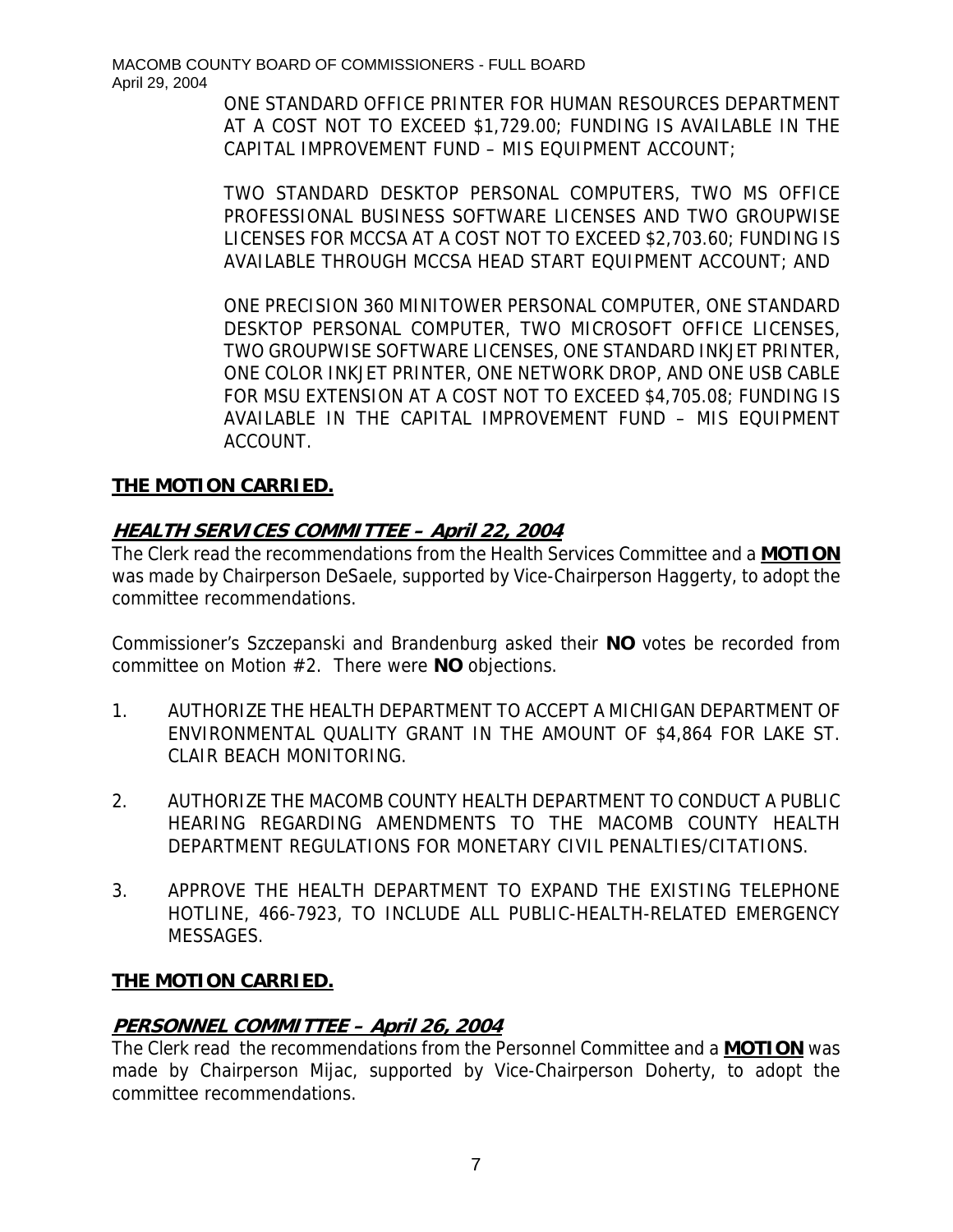Commissioer Mijac asked to separate Motion #2. There were **NO** objections.

A vote was taken on the following:

# 1. RECONFIRM THE FOLLOWING VACANCIES:

- 
- 
- 
- 4. (1) COMMUNITY HEALTH TECHNICIAN I HEALTH
- 5. (1) DIVISION DIRECTOR, PERSONAL
- HEALTH SERVICES HEALTH
- 6. (1) ENVIRONMENTALIST II/III HEALTH
- 7. (1) TYPIST CLERK I/II HEALTH
	-

9. (1) FAMILY SERVICES COORDINATORMCCSA

- 10. (1) TYPIST CLERK I/II PROBATE COURT WILLS & ESTATES
- 11. (1) COMPUTER MAINTENANCE CLERK PROSECUTING ATTORNEY

1. (1) CASEWORK SUPERVISOR CIRCUIT COURT-JUVENILE DIVISION 2. (1) PROBATION OFFICER CIRCUIT COURT-JUVENILE DIVISION 3. (1) ACCOUNT CLERK IV FINANCE-REMIBURSEMENT DIVISION

8. (1) PROBATION OFFICER JUVENILE JUSTICE CENTER -PROVISIONAL RELEASE

3. APPROVE THE HOURLY RATE ADJUSTMENT FROM \$20.00 TO \$22.00 FOR THE POSITION OF SOLUTION AREA PLANNER IN THE OFFICE OF EMERGENCY MANAGEMENT AND COMMUNICATIONS.

# **THE MOTION CARRIED.**

# **SEPARATED MOTION**

4. DIRECT THE HUMAN RESOURCES DEPARTMENT AND COMMUNITY SERVICES AGENCY TO POST THE VEHICLE MAINTENANCE OPERATOR POSITION WITH THE REVISED JOB DESCRIPTION AT THE CURRENT RATE OF PAY OF \$22,822 TO \$28,527 AND RESUBMIT THE REQUEST FOR A SALARY ADJUSTMENT TO THIS COMMITTEE IF ADEQUATE CANDIDATES DO NOT APPLY.

A **MOTION TO REFER BACK TO COMMITTEE** was made by Commissioner DeSaele, supported by Commissioner Flynn, and the **MOTION CARRIED**, with Commissioner Brandenburg voting **NO**.

# **SEPARATED MOTION**

2. APPROVE THE AMENDED POLICY FOR THE SAFE USE AND OPERATION OF COUNTY AND PERSONAL OWNED VEHICLES FOR THE PURPOSE OF CONDUCTING COUNTY BUSINESS.

A **MOTION TO REFER BACK TO COMMITTEE** was made by Commissioner Mijac, supported by Commissioner Doherty, and the **MOTION CARRIED**.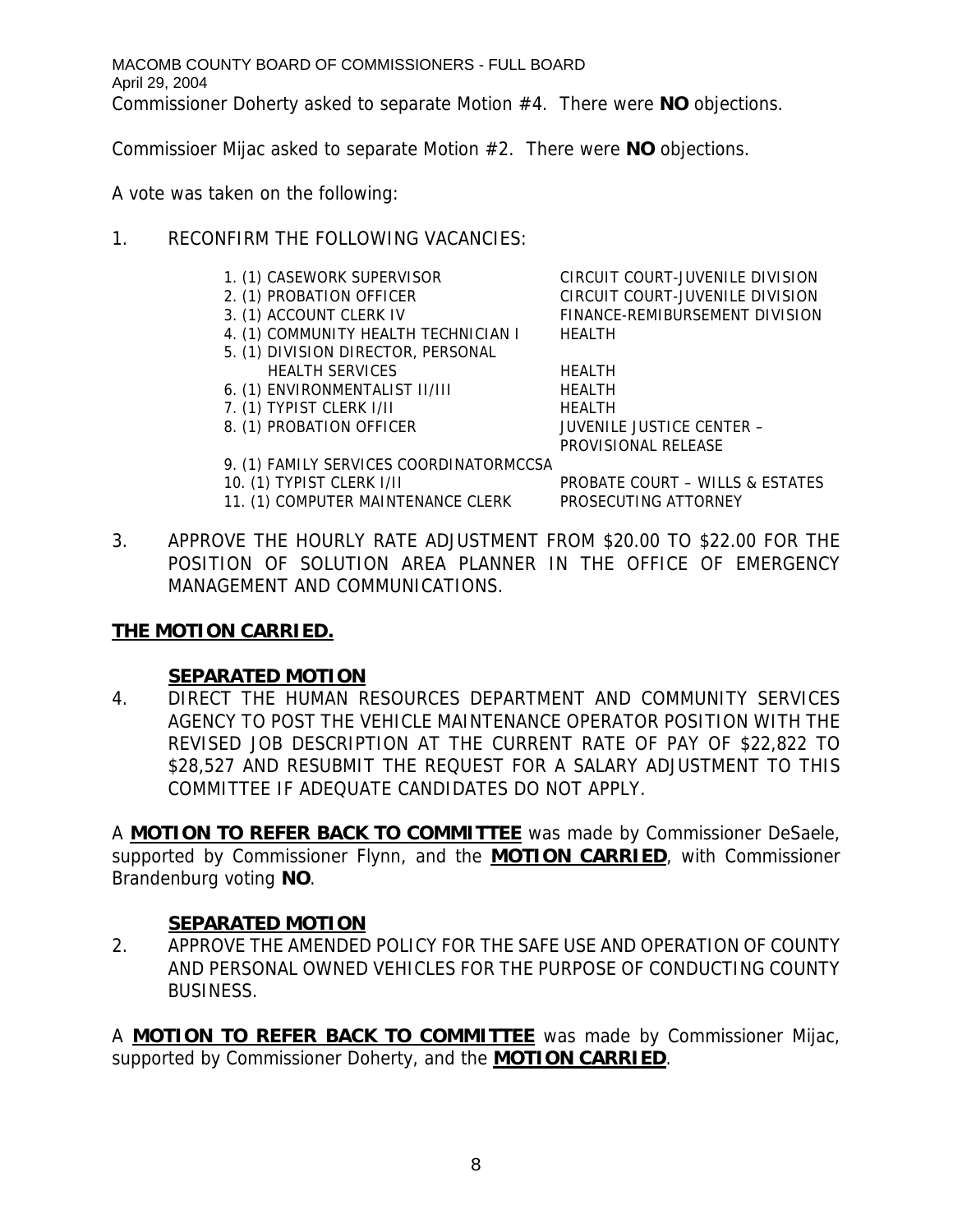## **BUDGET COMMITTEE – April 27, 2004**

The Clerk read the recommendations from the Budget Committee and a **MOTION** was made by Chairperson Kolakowski, supported by Vice-Chairperson Sessa, to adopt the committee recommendations.

Commissioner Brandenburg asked her **NO** vote be recorded from committee on Motion #6 c. There were **NO** objections. Asked for separation of Motion #6 c. There were **No** objections.

- 1. CONCUR IN THE REQUEST OF THE COMMUNITY MENTAL HEALTH DEPARTMENT AND APPROVE THE UPGRADE OF ONE TYPIST CLERK III POSITION TO A SECRETARY POSITION IN THE 2004 BUDGET AT AN ADDITIONAL ANNUAL SALARY AND FRINGE BENEFIT COST OF \$4,695.00, WITH FUNDS AVAILABLE IN THE 2004 CONTINGENCY ACCOUNT.
- 2. APPROVE THE 2004 EQUALIZATION REPORT AS SUBMITTED BY THE EQUALIZATION DEPARTMENT.
- 3. APPROVE THE DELETION OF A FULL-TIME REIMBURSEMENT ANALYST POSITION AND THE ADDITION OF A CORRECTIONS OFFICER POSITION IN THE SHERIFF DEPARTMENT, WITH NO ADDITIONAL FUNDING REQUIRED IN 2004.
- 4. CONTINUE THE PART-TIME JAIL REIMBURSEMENT ANALYST POSITION FOR AN ADDITIONAL TWO-YEAR PERIOD, WITH FUNDING AVAILABLE IN THE 2004 SHERIFF DEPARTMENT BUDGET.
- 5. APPROVE \$12,000.00 FOR SENIOR DANCES AT RALPH A LIBERATO INDEPENDENCE HALL FOR THE PERIOD APRIL 2004 THROUGH MARCH 31, 2005. FURTHER, IF DANCE SPONSORSHIPS ARE RECEIVED, THEY WILL BE USED TO OFFSET THE COUNTY'S CONTRIBUTION. ALL FUNDING SHOULD BE UNDER THE DIRECTOR, PARKS AND RECREATION DEPARTMENT, MR. ANTHONY CASASANTA. FUNDING IS AVAILABLE IN THE CONTINGENCY ACCOUNT.
- 6. APPROVE THE FOLLOWING:
	- (a) THE ADDITION OF 10 PROTECTIVE SERVICE OFFICERS FOR UP TO 135 HOURS TO SCREEN PERSONS ENTERING THE JUVENILE JUSTICE CENTER. TOTAL FUNDING FOR 2004 WILL BE \$64,000.00; 50% (\$32,000.00) WILL BE CHARGED TO THE CHILD CARE FUND AND THE OTHER 50% (\$32,000.00) WILL COME FROM THE GENERAL FUND;
	- (b) AUTORIZE THE SHERIFF DEPARTMENT TO APPLY FOR A RENEWAL OF THE COMET BYRNE MEMORIAL GRANT IN THE AMOUNT OF \$1,173,824.00. THE GRANT REQUIRES A COUNTY CASH MATCH OF \$652,239.00. FUNDING IS AVAILABLE IN THE 2004 BUDGET.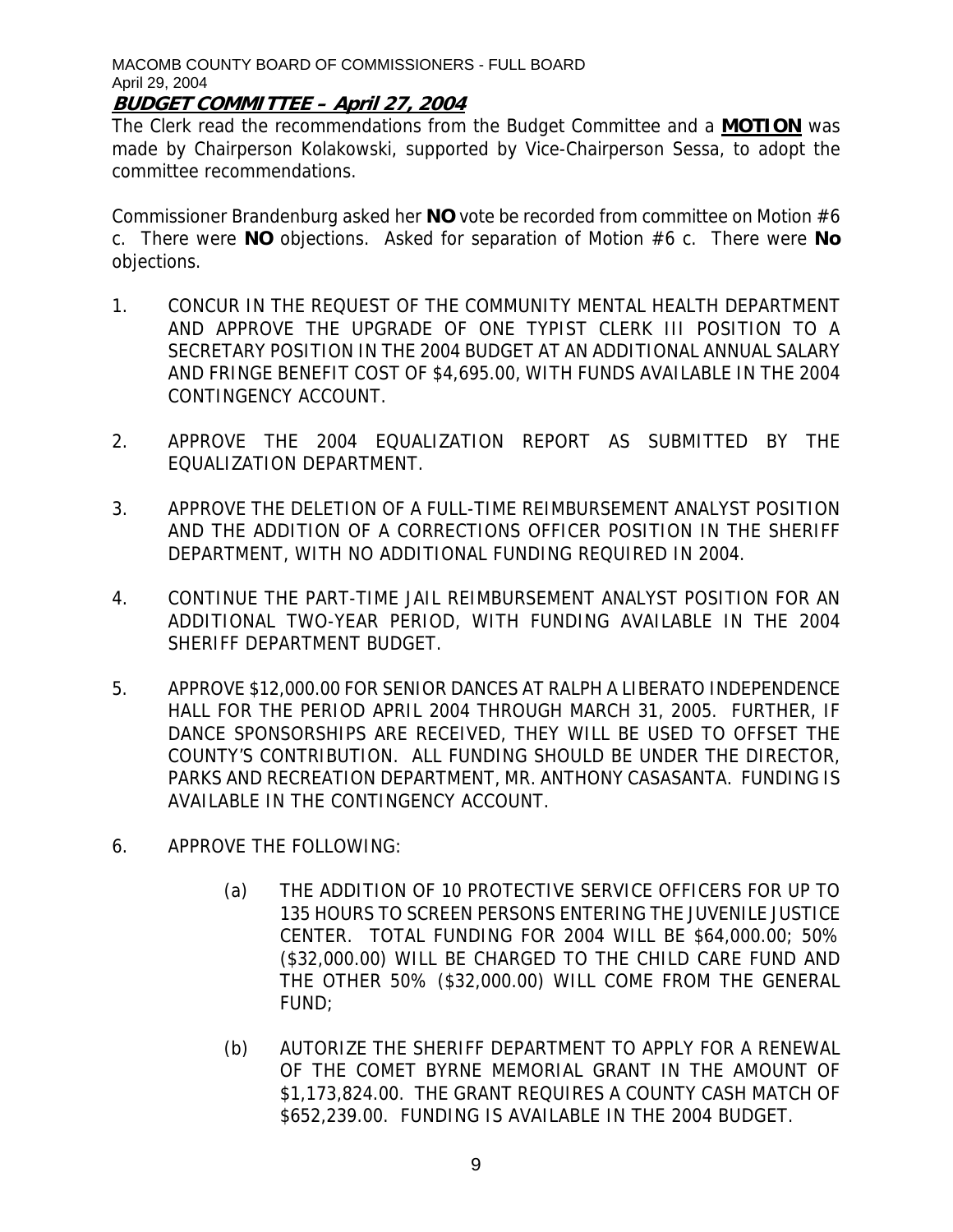- (d) AUTHORIZE THE FILING OF A BYRNE MEMORIAL GRANT APPLICATION TO CONTINUE THE SERVICES OF JUVENILE DRUG COURT 2004-2005. THE FEDERAL AMOUNT REQUESTED IS \$75,000.00, WHICH REQUIRES A LOCAL CASH MATCH OF \$50,000.00 FOR A TOTAL BUDGET OF \$125,000.00. THE LOCAL MATCH IS PROVIDED BY THE STATE COURT ADMINISTRATOR'S OFFICE; AND
- (e) APPROVE THE PURCHASE OF A NEW RADAR TRAILER FROM KUSTOM SIGNALS, INC., FOR A TOTAL COST OF \$12,254.00. FUNDING IS AVAILABLE IN THE CONTINGENCY ACCOUNT.
- 7. APPROVE THE CONTINUATION OF FUNDING, IN THE AMOUNT OF \$40,000.00, TO TURNING POINT INC., FOR THE SEXUAL ASSAULT NURSE EXAMINER PROGRAM (SANE), PENDING REVIEW OF THE CONTRACT BY CORPORATION COUNSEL. FUNDING IS AVAILABLE IN THE 2004 BUDGET.

## **THE MOTION CARRIED.**

## **SEPARATED MOTION**

6c AUTHORIZE THE FILING OF A BYRNE MEMORIAL GRANT APPLICATION TO CONTINUE THE CIRCUIT COURT-JUVENILE DIVISION AND CHILD ADVOCACY CENTER (CARE HOUSE) PROGRAM TO TREAT JUVENILE SEX OFFENDERS. FEDERAL FUNDS REQUESTED ARE \$333,000.00 WHICH REQUIRES A 50% CASH MATCH OF \$166,666.00. FUNDING IS AVAILABLE IN THE 2004 BUDGET.

Commissioner Brandenburg indicated that too many questions regarding this company are still unanswered.

A **MOTION TO REFER BACK TO COMMITTEE** was made by Commissioner Doherty, supported by Commissioner Brandenburg.

A discussion ensued.

**CALL FOR THE QUESTION** to end debate was made by Commissioner Perna. A vote was taken, not 2/3's. The debate continued.

Commissioner Doherty **WITHDREW** her **MOTION TO REFER BACK TO COMMITTEE.**

Commissioner Brandenburg would not withdraw her support.

A vote was taken on the **MOTION TO REFER BACK TO COMMITTEE**, and the **MOTION FAILED.**

**THE MOTION CARRIED**, with Commissioner's Brandenburg, Revoir and Brown voting **NO**.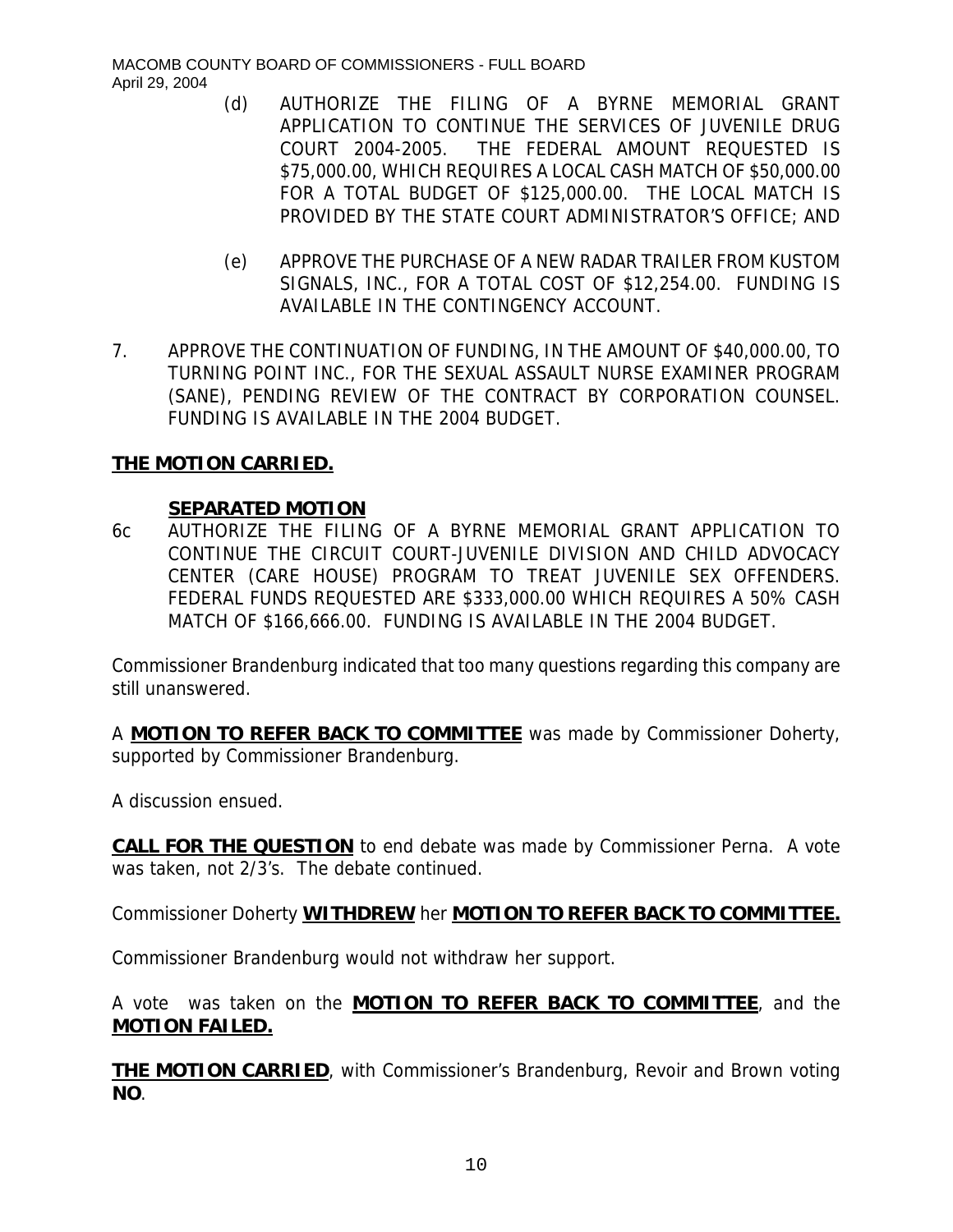### **FINANCE COMMITTEE – April 28, 2004**

The Clerk read the recommendation from the Finance Committee and a **MOTION** was made by Chairperson Revoir, supported by Vice-Chairperson Slinde, to adopt the committee

recommendation.

Commissioner Brandenburg asked her **NO** vote be recorded from committee on Shamrock Cab. There were **NO** objections.

1. APPROVE THE MONTHLY BILLS (WITH CORRECTIONS, DELETIONS AND/0R ADDENDA) AND AUTHORIZE PAYMENT; FURTHER, TO APPROVE THE PAYROLL IN THE TOTAL AMOUNT OF \$13,946,441.73, WITH NECESSARY MODIFICATIONS TO THE APPROPRIATIONS.

## **THE MOTION CARRIED.**

## **RESOLUTIONS/TRIBUTES**

A **MOTION** was made by Commissioner Rengert, supported by Commissioner Revoir, to adopt the Resolutions and Tributes in their entirety.

- Res. No. 04-26 Commending Luigi and Angela LaMarra upon Receiving the Italian American Humanitarian of the Year Award (offfered by Flynn; recommended by Senior Citizens Committee on 4/19/04)
- Res. No. 04-38 Commending Matthew Schneider Eagle Scout (offered by Rocca; recommended by Senior Citizens Committee on 4/19/04)
- Res. No. 04-37 Commending Greg Brown Eagle Scout (offered by Rocca; recommended by Senior Citizens Committee on 4/19/04)
- Res. No. 04-34 Commending Jacob Rattee Eagle Scout (offered by Doherty; recommended by Senior Citizens Committee on 4/19/04)
- Res. No. 04-40 Commending Carl Jablonowski Retirement from Utica High Band Boosters (offered by DeSaele; recommended by Senior Citizens Committee on 4/19/04)
- Res. No. 04-44 Approve Submission of Coastal Management Zone Program Grant Application for Design, Engineering of the Site and Implementation of a Natural Features Inventory (offered on behalf of the Board; recommended by PED Committee on 4/20/04)
- Res. No. 04-36 Commending Christopher Pranger Eagle Scout (offered by Szczepanski; recommended by LAS Committee on 4/21/04)
- Res. No. 04-35 Commending Brandon Nader Eagle Scout (offered by Szczepanski; recommended by LAS Committee on 4/21/04)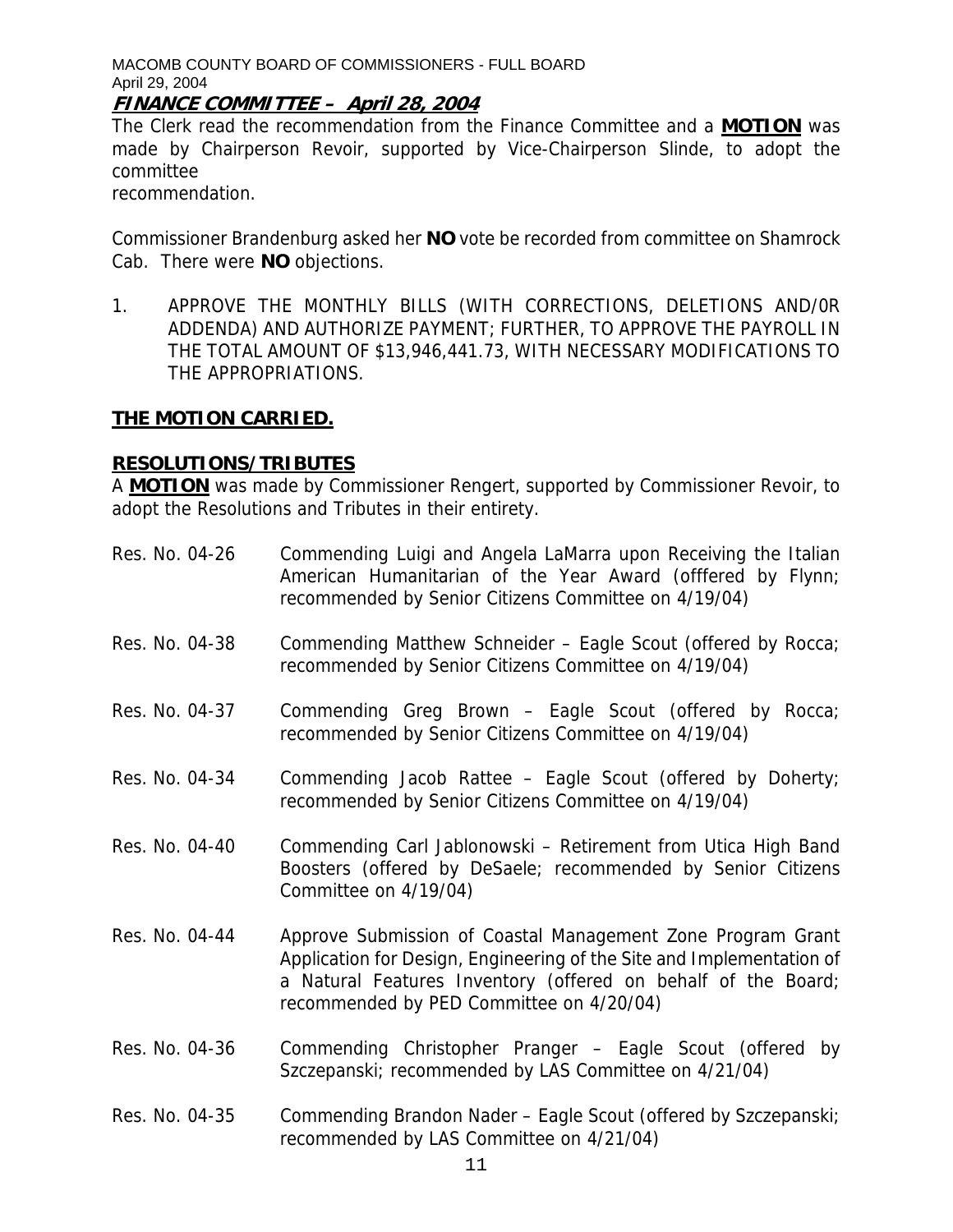- Res. No. 04-41 Commending William DeMaire Eagle Scout (offered by Kolakowski; recommended by Budget Committee on 4/27/04)
- Res. No. 04-32 Commending Kevin Walker Eagle Scout (offered by Brandenburg; recommended by Finance Committee on 4/28/04)
- Res. No. 04-25 Honoring Francesco and Barbara DiClementi  $-50<sup>th</sup>$  Wedding Anniversary (offered by Flynn; recommended by Finance Committee on 4/28/04)
- Res. No. 04-24 Commending Andres Maldonado Firefighter of the Year (offered by Slinde; recommended by Finance Committee on 4/28/04)
- Res. No. 04-27 Commending Karen Bartolotta Clinton Township Goodfellow of the Year Award (offered by White and Hill; recommended by Finance Committee on 4/28/04)
- Res. No. 04-39 Commending Keith Vander Putten Semi-Finalist for the US Physics Team (offered by White and Walsh; recommended by Finance Committee on 4/28/04)
- Res. No. 04-42 Commending Jason Bahlman Eagle Scout (offered by Brandenburg; recommended by Finance Committee on 4/28/04)
- Res. No. 04-33 Commending Steven Carter Eagle Scout (offered by Brandenburg; recommended by Finance Committee on 4/28/04)
- Res. No. 04-45 Commending Lake Shore High School for their Award Winning Choirs and Glee Club (offered by Kennard; recommended by Finance Committee on 4/28/04)
- Res. No. 04-31 Commending Ryan Buffa Eagle Scout (offered by Flynn; recommended by Finance Committee on 4/28/04)
- Res. No. 04-30 Commending Grant Hartig Eagle Scout (offered by Flynn; recommended by Finance Committee on 4/28/04)
- Res. No. 04-29 Commending Gary Lippard Eagle Scout (offered by Flynn; recommended by Finance Committee on 4/28/04)
- Res. No. 04-28 Commending William Schumaker Eagle Scout (offered by Flynn; recommended by Finance Committee on 4/28/04)
- Res. No. 04-43 Commending Michael DuBay Eagle Scout (offered by Perna)
- Res. No. 04-46 Honoring Judy Mathias  $80<sup>th</sup>$  Birthday (offered by Haggerty)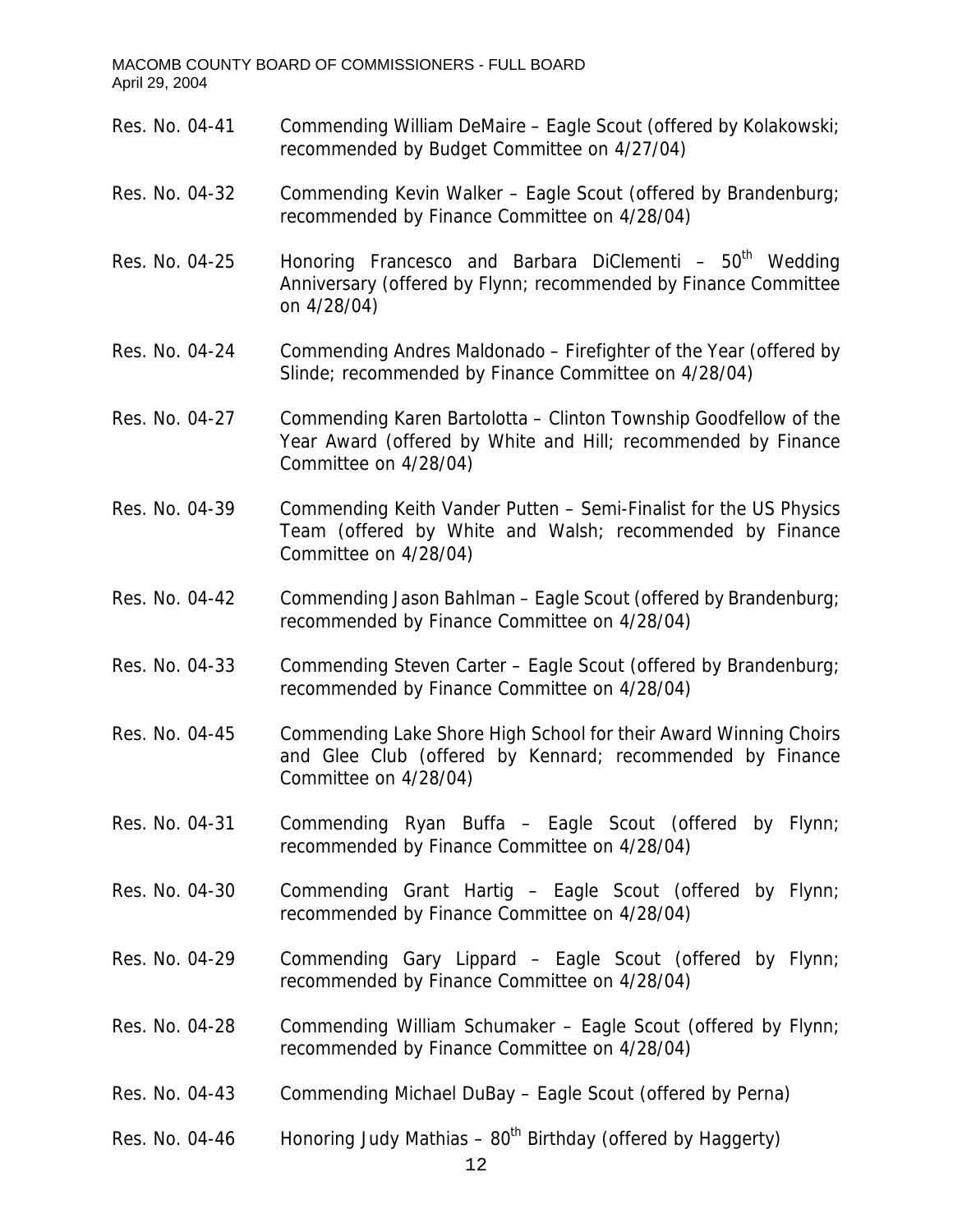# **THE MOTION CARRIED.**

# **REQUEST TO PURCHASE PRIOR SERVICE TIME**

A **MOTION** was made by Commissioner Slinde, supported by Commissioner Haggerty to approve the purchase of prior service time for Jacqueline Felix and Leslie Coppens, and the **MOTION CARRIED.**

#### **APPOINTMENT**

A **MOTION** was made by Commissioner Slinde, supported by Commissioner Perna to appoint Susan Sanderson (Category – Citizen) to the Macomb County Local Emergency Planning Committee until removed by membership, and the **MOTION CARRIED.**

#### **NEW BUSINESS**

Commissioner Sypniewski thanked the board for the appointment to Macomb County Commissioner District 1 to fill the vacancy of the late Commissioner Ralph A. Liberato.

Commissioner Doherty expressed her thanks for the board staff and indicated they did a wonderful job on the Volunteer dinner. It was a big success. Also thanked the many volunteers for all they do.

Commissioner Brown also thanked Chair White for a job well done at the Volunteer Dinner.

Commissioner Fraschetti stated he feels it is time county personnel do job performances on the department heads.

### **PUBLIC PARTICIPATION**

### **Gregory Murray, 62 Rathbone, Mt. Clemens**

Requested the Ad Hoc Committee on the hiring practices put things in motion regarding job postings and the new hiring practices.

### **James Goldwater, Roseville**

Inquired of the board whether they plan to answer his letter regarding the county discontinuing the services of Corporate Occupational Health Services. He also invited Commissioner's Haggerty and Slinde to attend the Concern Citizens meeting set May 14<sup>th</sup> at the Roseville Recreation Center, 7:30 p.m.

### **ROLL CALL ATTENDANCE**

| Danny Sypniewski    | District 1 |
|---------------------|------------|
| Marvin Sauger       | District 2 |
| Phillip A. DiMaria  | District 3 |
| Mike Walsh          | District 4 |
| Susan L. Doherty    | District 5 |
| Joan Flynn          | District 6 |
| Sue Rocca           | District 7 |
| Diana J. Kolakowski | District 8 |
| Robert Mijac        | District 9 |